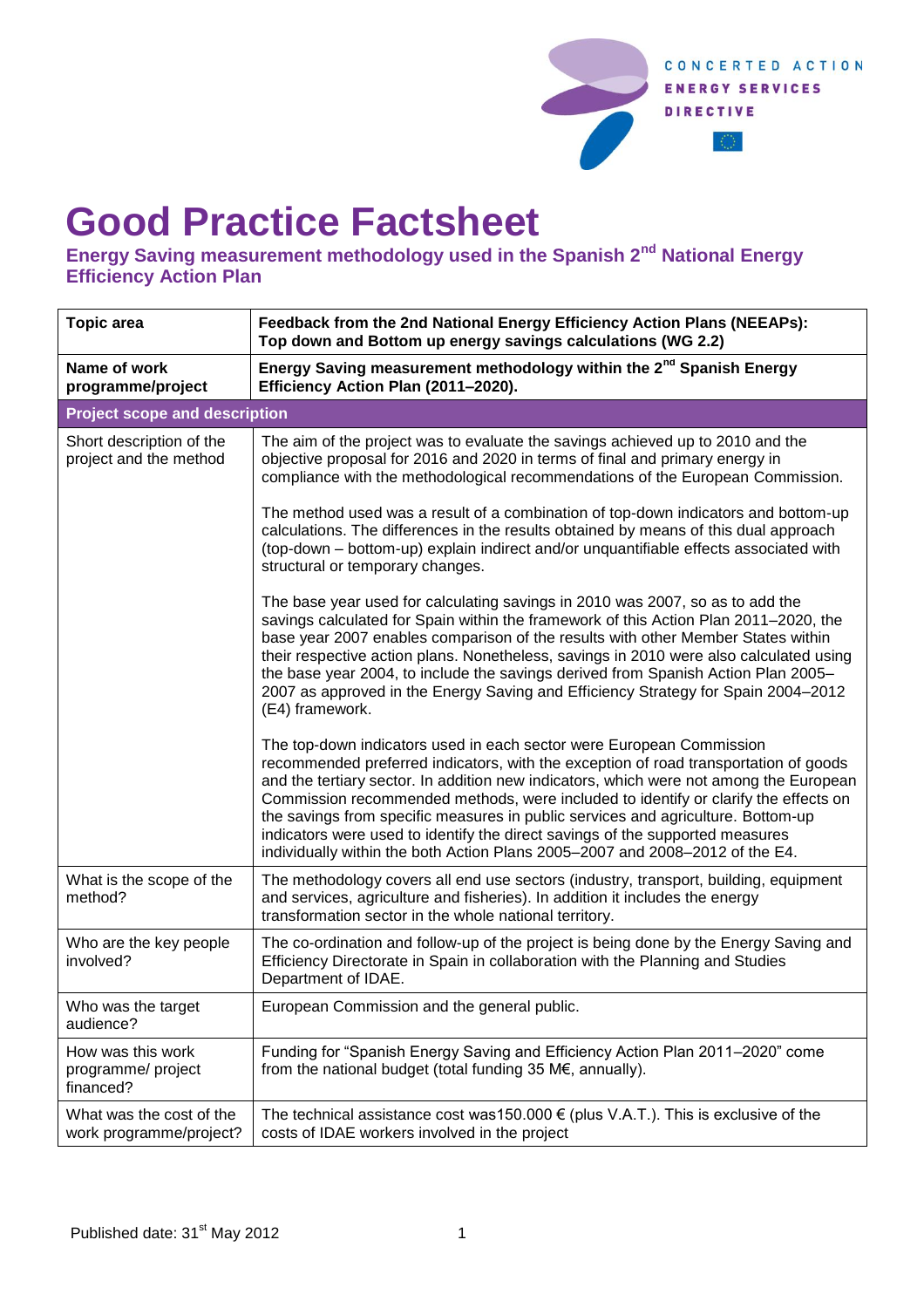

| When did it start and<br>end?                               | Spain started the calculation process around June 2010 and finished it in June 2011.                                                                                                                                                                                                                                                                                                                                                                                                                                                                                                                                                                                                                                                                                                                                                                                                                                                                                                                                                                                                                                                                                                                                                                                                                                                                                                                                                                                                                                                                                                                                                             |  |
|-------------------------------------------------------------|--------------------------------------------------------------------------------------------------------------------------------------------------------------------------------------------------------------------------------------------------------------------------------------------------------------------------------------------------------------------------------------------------------------------------------------------------------------------------------------------------------------------------------------------------------------------------------------------------------------------------------------------------------------------------------------------------------------------------------------------------------------------------------------------------------------------------------------------------------------------------------------------------------------------------------------------------------------------------------------------------------------------------------------------------------------------------------------------------------------------------------------------------------------------------------------------------------------------------------------------------------------------------------------------------------------------------------------------------------------------------------------------------------------------------------------------------------------------------------------------------------------------------------------------------------------------------------------------------------------------------------------------------|--|
| <b>Project Outcomes &amp; Communication</b>                 |                                                                                                                                                                                                                                                                                                                                                                                                                                                                                                                                                                                                                                                                                                                                                                                                                                                                                                                                                                                                                                                                                                                                                                                                                                                                                                                                                                                                                                                                                                                                                                                                                                                  |  |
| What were the key<br>achievements?                          | Directive 2006/32/EC of the European Parliament and of the Council of 5 April 2006 on<br>Energy End-Use Efficiency and Energy Services lays down in article 14 that Member<br>States must present a second Energy Efficiency Action Plan (EEAP) before 30 June<br>2011. The Action Plan includes a thorough analysis and evaluation of the previous<br>Plan, EEAP 2008-2012 (first Action Plan for the purposes of Directive 2006/32/EC)<br>together with the results in terms of meeting the energy savings targets given in article<br>4 for the third year of application of the Directive.<br>An Annex submitted with the Action Plan reflects the calculation methods and<br>quantification of the energy savings obtained in 2010 with respect to the reference<br>years 2007 and 2004. Calculating the savings obtained in comparison with 2007<br>allows us to assess the progress made in meeting the savings targets set for 2016 and<br>2020, whereas using the basis of 2004 enables us to gauge the results of the 2005–<br>2007 Action Plan, approved as part of the Energy Savings and Efficiency Strategy in<br>Spain 2004-2012 (E4).<br>The scope of the study extends to the savings achieved in each of the sectors detailed<br>in Action Plans 2005-2007 and 2008-2012 as a result of energy savings and<br>efficiency measures using a variety of mechanisms implemented in the course of<br>targeted programmes. The aforesaid programmes are usually combined with<br>additional incentives (subsidies, tax incentives, etc.) to encourage alternative<br>consumption patterns or changes to more efficient technologies. |  |
| What were the outcomes<br>and benefits?                     | See above.                                                                                                                                                                                                                                                                                                                                                                                                                                                                                                                                                                                                                                                                                                                                                                                                                                                                                                                                                                                                                                                                                                                                                                                                                                                                                                                                                                                                                                                                                                                                                                                                                                       |  |
| What were the key<br>lessons learned?                       | In 2010 we did not have ultimate or definitive data of some consumption indicators and<br>activity variables which initially was a barrier to the calculation of savings. Once this<br>hurdle was overcome, the calculation with certain indicators gave unexpected results.<br>The economic crisis affecting the macroeconomic data for 2010, visibly distorts some<br>results.                                                                                                                                                                                                                                                                                                                                                                                                                                                                                                                                                                                                                                                                                                                                                                                                                                                                                                                                                                                                                                                                                                                                                                                                                                                                 |  |
| Is there anything you<br>would do differently in<br>future? | Not exactly, Spain has faithfully complied with the methodological recommendations of<br>the European Commission to report the savings achieved for the 2 <sup>nd</sup> NEEAP, and it<br>would be important to continue reporting on the same basis for the 3 <sup>rd</sup> NEAAP.                                                                                                                                                                                                                                                                                                                                                                                                                                                                                                                                                                                                                                                                                                                                                                                                                                                                                                                                                                                                                                                                                                                                                                                                                                                                                                                                                               |  |
| What makes this a good<br>practice example?                 | The Spanish NEEAP serves as a base plan for the Spanish policy in energy efficiency.                                                                                                                                                                                                                                                                                                                                                                                                                                                                                                                                                                                                                                                                                                                                                                                                                                                                                                                                                                                                                                                                                                                                                                                                                                                                                                                                                                                                                                                                                                                                                             |  |